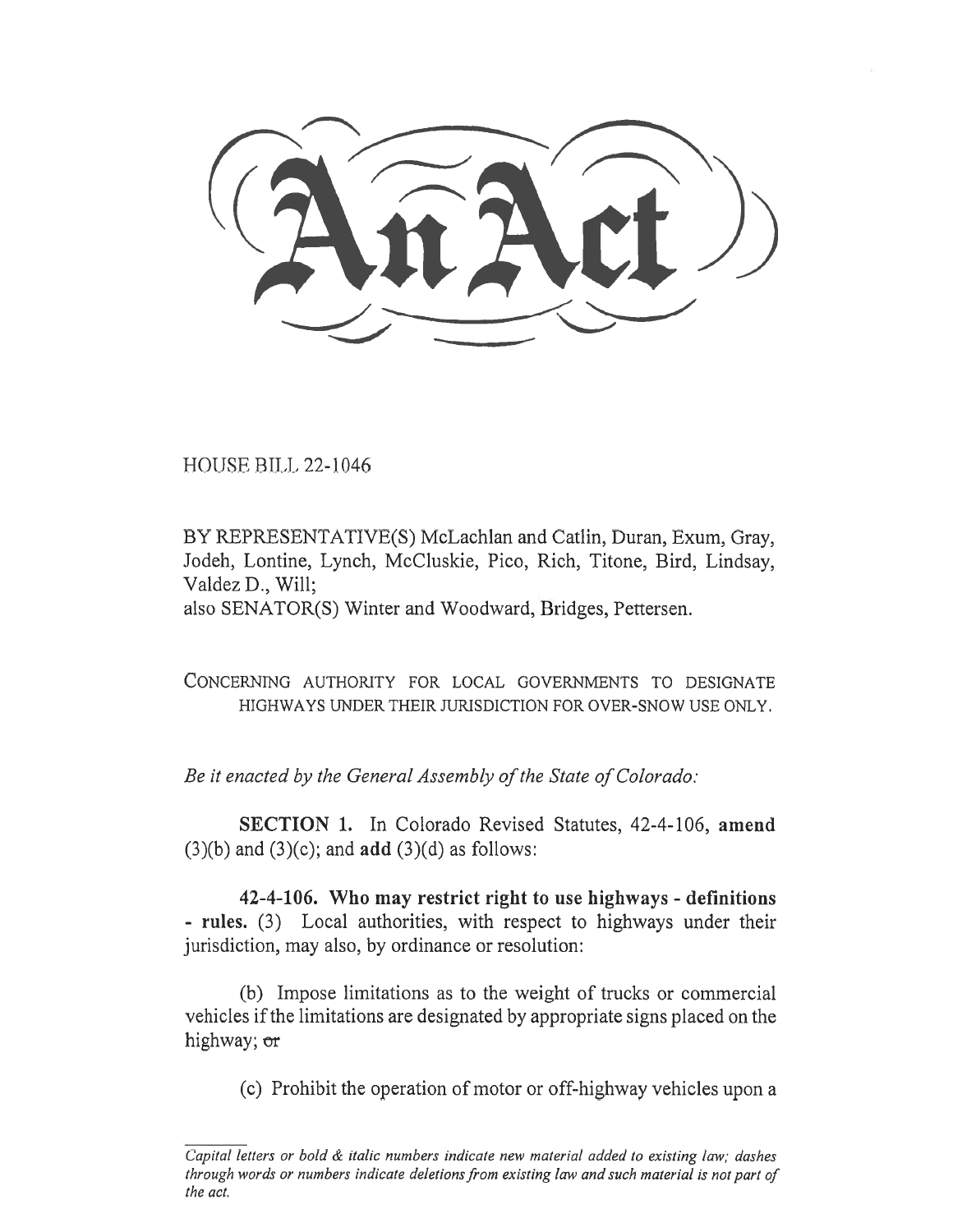roughed-in road when necessary for the protection and safety of the public; OR

(d) (I) WHEN SNOW-PACKED CONDITIONS EXIST ON A HIGHWAY OR FOR A CONTINUOUS SEASONAL PERIOD DESIGNATED BY THE LOCAL AUTHORITY WHEN SNOW-PACKED CONDITIONS ARE, AS DETERMINED BY THE LOCAL AUTHORITY, LIKELY TO EXIST ON A HIGHWAY, DESIGNATE ALL OR A PORTION OF A HIGHWAY FOR OVER-SNOW USE ONLY, WHICH THE LOCAL JURISDICTION MAY FURTHER LIMIT TO TRAVEL BY HUMAN-POWERED OR ANIMAL-POWERED MEANS, OR BOTH.

(II) AS USED IN THIS SUBSECTION (3)(d), "OVER-SNOW USE" MEANS TRAVEL ON TOP OF SNOW BY HUMAN-POWERED OR ANIMAL-POWERED MEANS OR BY AN OFF-HIGHWAY VEHICLE THAT IS PRIMARILY DESIGNED OR ALTERED FOR USE OVER SNOW AND RUNS WITHOUT TIRES ON A CONTINUOUS BELT TRACK OR ON ONE OR MORE SKIS WHILE IN USE OVER SNOW.

(III) NOTHING IN THIS SUBSECTION (3)(d) AFFECTS OR LIMITS THE PROVISIONS OF SECTION 33-14-110 GOVERNING THE OPERATION OF SNOWMOBILES ON ANY COUNTY ROAD, CITY STREET, OR HIGHWAY.

(IV) WHEN WHEELED WINTER ACCESS IS REQUESTED ALONG A HIGHWAY, NOTHING IN THIS SUBSECTION (3)(d) PROHIBITS A LOCAL AUTHORITY FROM ENTERING INTO PRIVATE WINTER MAINTENANCE AGREEMENTS AND SUCH REQUESTS SHALL BE CONSIDERED.

SECTION 2. In Colorado Revised Statutes, 33-14-110, amend (1) as follows:

33-14-110. Snowmobile operation on roadway of streets and highways. (1) A snowmobile may be operated on the roadway of a street, ROAD, or highway in this state only as provided in this section AND SECTION 42-4-106 (3)(d).

SECTION 3. In Colorado Revised Statutes, 42-4-109, amend (9) as follows:

42-4-109. Low-power scooters, animals, skis, skates, and toy vehicles on highways. (9) No person shall use the highways for traveling on skis, toboggans, coasting sleds, skates, or similar devices. It is unlawful

PAGE 2-HOUSE BILL 22-1046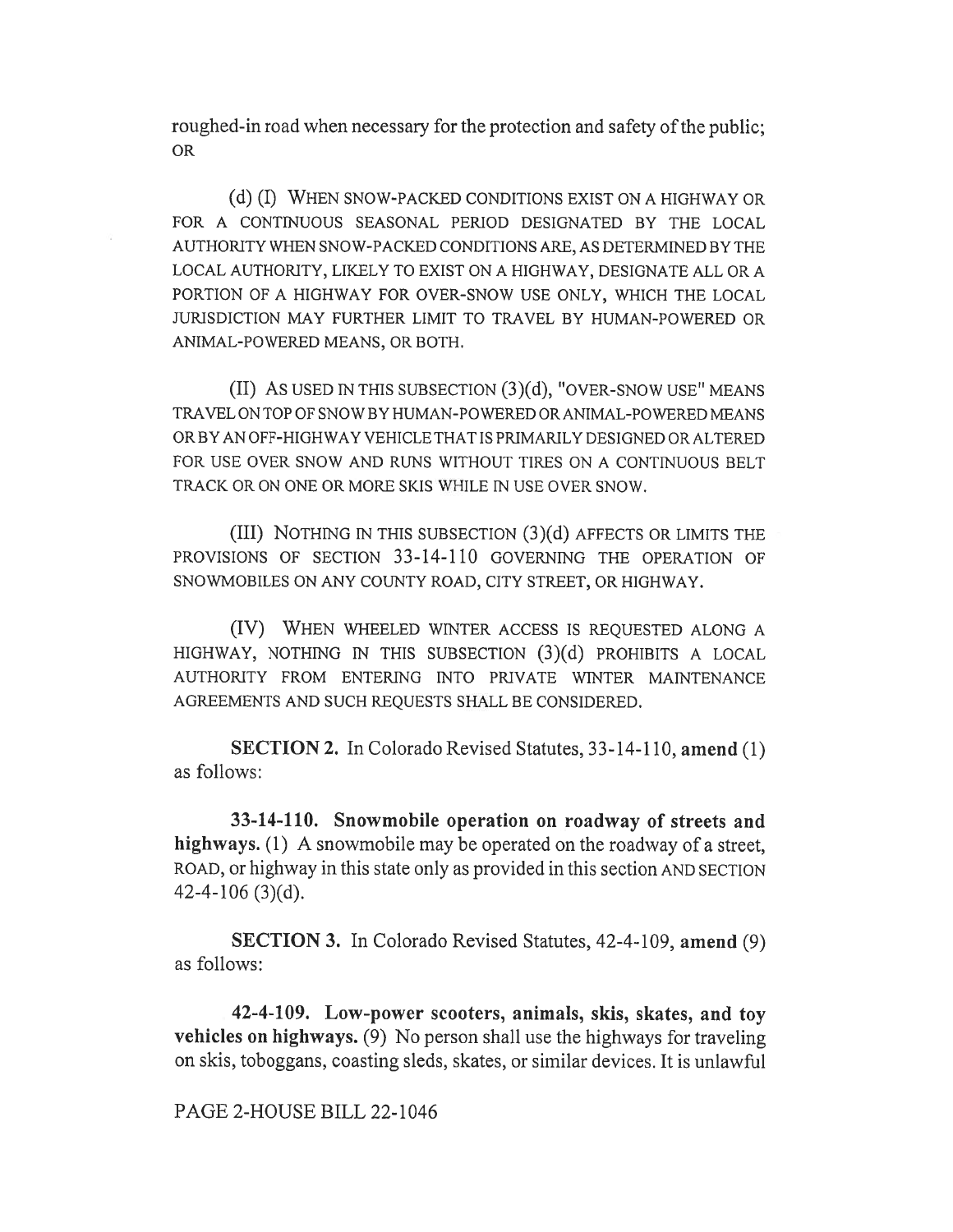for any person to use any roadway of this state as a sled or ski course for the purpose of coasting on sleds, skis, or similar devices. It is also unlawful for any person upon roller skates or riding in or by means of any coaster, toy vehicle, or similar device to go upon any roadway except while crossing a highway in a crosswalk, and when so crossing such person shall be granted all of the rights and shall be subject to all of the duties applicable to pedestrians. This subsection (9) does not apply to any public way which is set aside by proper authority as a play street and which is adequately roped off or otherwise marked for such purpose OR TO ANY HIGHWAY OR PORTION OF A HIGHWAY DESIGNATED FOR OVER-SNOW USE ONLY BY A LOCAL AUTHORITY PURSUANT TO SECTION 42-4-106 (3)(d).

SECTION 4. Safety clause. The general assembly hereby finds,